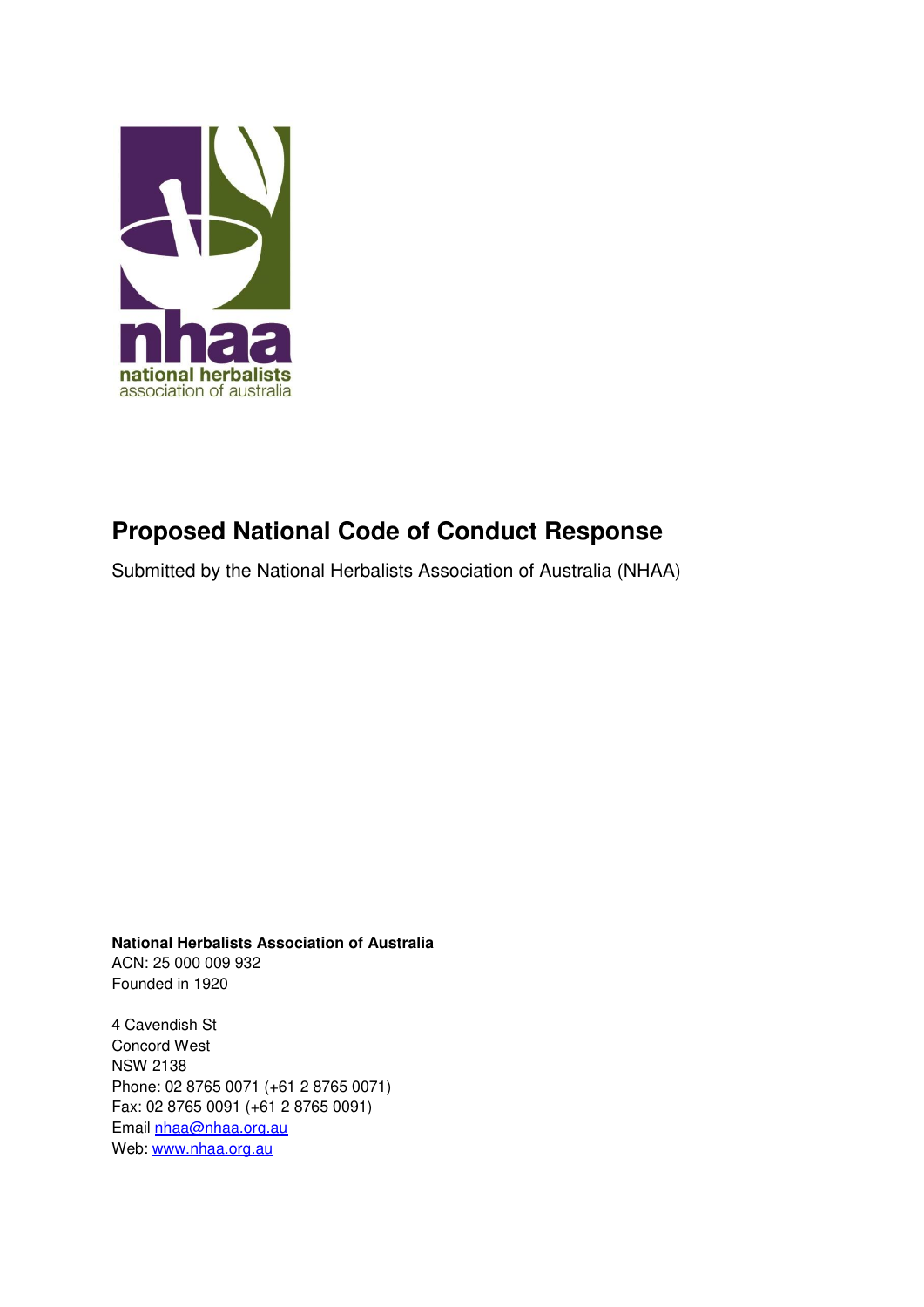

# **Table of Contents**

| Background and scope                                                                 | 3              |
|--------------------------------------------------------------------------------------|----------------|
| Recommendations                                                                      | 3              |
| <b>About the NHAA</b>                                                                | 4              |
| <b>NHAA responses</b>                                                                | 6              |
| <b>Definitions</b>                                                                   | 6              |
| Application of this code                                                             | 6              |
| 1. Health care workers to provide services in a safe and effective manner            | 6              |
| 2. Health care workers to obtain informed consent                                    | $\overline{7}$ |
| 3. Appropriate conduct in relation to treatment advice                               | $\overline{7}$ |
| 4. Health care workers to report concerns about treatment or care provided by others | 8              |
| 5. Health care workers to take appropriate action in response to adverse event.      | 8              |
| 6. Health care workers to adopt 'standard precautions' for infection control.        | 8              |
| 7. Health care workers diagnosed with an infectious medical condition.               | 8              |
| 8. Health care workers not to make claims to cure certain serious illnesses.         | 9              |
| 9. Health care workers not to misinform their clients                                | 9              |
| 10. Health care workers not to practice under the influence of alcohol or drugs.     | 9              |
| 11. Healthcare workers with certain mental and physical impairments.                 | 9              |
| 12. Health care workers not to financially exploit clients                           | 9              |
| 13. Health care workers not to engage in sexual misconduct                           | 10             |
| 14. Health care worker to comply with relevant privacy laws                          | 10             |
| 15. Health care worker to keep appropriate records                                   | 10             |
| 16. Health care workers to be covered by appropriate insurance                       | 10             |
| 17. Health care worker to display code and other information                         | 11             |
| Items not included in the draft National Code of Conduct.                            | 11             |
| Scope of application of the National Code                                            | 12             |
| Implementation-Administrative arrangements                                           | 16             |
| <b>General Comments</b>                                                              | 16             |
| <b>References</b>                                                                    | 17             |
| <b>Appendices</b>                                                                    | 17             |
| Appendix 1 - NHAA constitution                                                       | 17             |
| Appendix 2 - NHAA Code of Ethics and Standards of Practice                           | 17             |
| Appendix 3 - NHAA Continuing Professional Education Guide                            | 17             |
| Appendix 4 - NHAA Continuing Professional Education Diary                            | 17             |
| Appendix 5 - NHAA Response to NSW unregistered Practitioners Code of Conduct.        | 17             |
| Appendix 6 - NHAA Response to SA Bogus, Unregistered and Deregistered Health         |                |
| Practitioners                                                                        | 17             |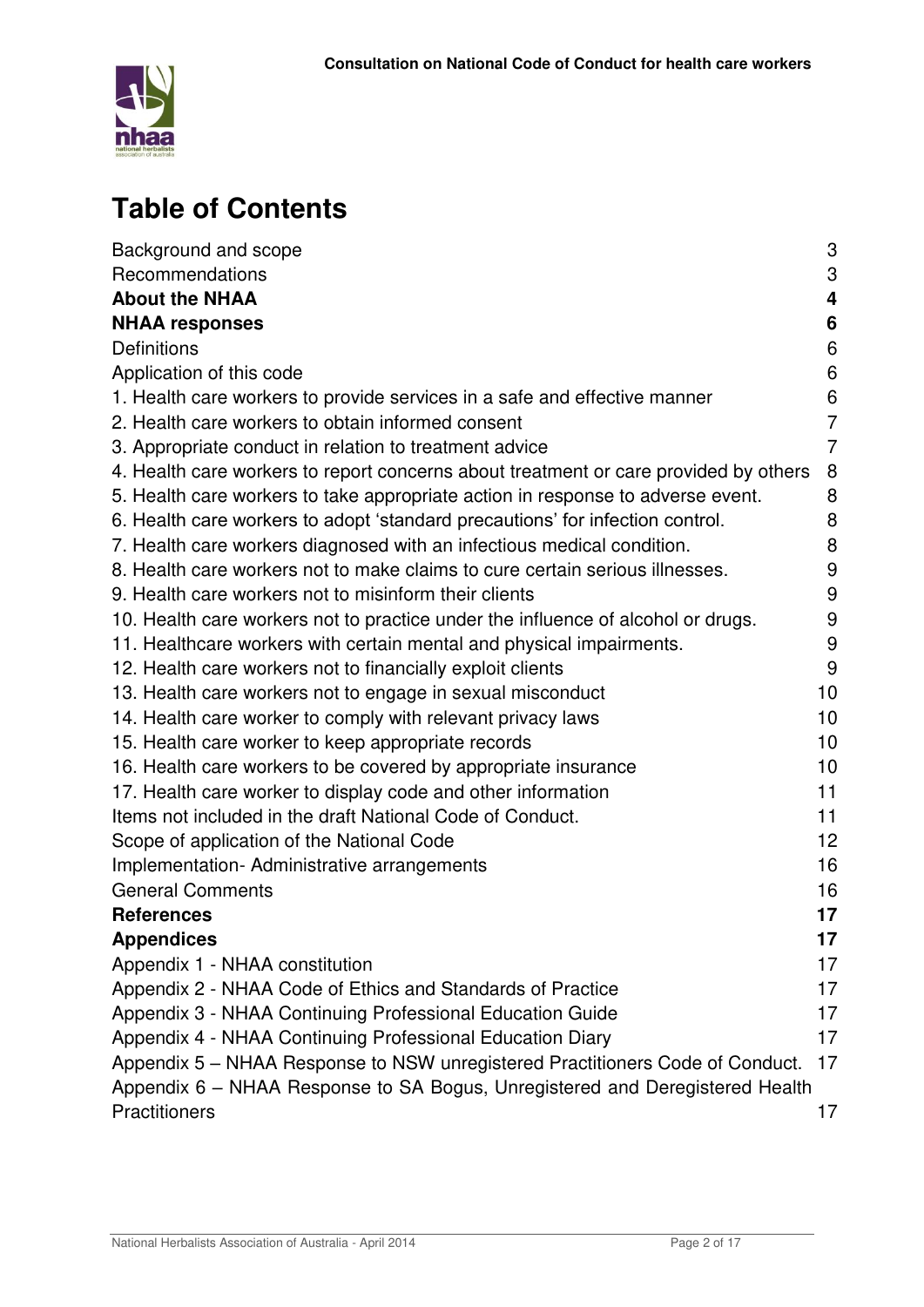

Executive Summary

**Background and scope** 

The purpose of this submission is to evaluate and comment on the proposed National Code of Conduct for health care workers. The NHAA supports the development and progression of a National Code of Conduct for unregistered health practitioners and as an interim standard for herbalist and naturopaths, who are seeking professional registration through Australian Health Practitioner Regulation Agency (AHPRA).

This document has been prepared by the National Herbalists Association of Australia (NHAA), which has represented the interests of professional Western herbal medicine (WHM) practitioners and naturopaths in Australia since 1920.

The NHAA believes the establishment of a National Code of Conduct is one strand of an overall strategy to protect the public by providing an enforceable set of standards that health practitioners must adhere to, and by which the public may adjudge competent health practice.

# **Recommendations**

As summarised in this submission, the NHAA supports the proposed National Code of Conduct, including it being applied to registered professions, with the provisions outlined below.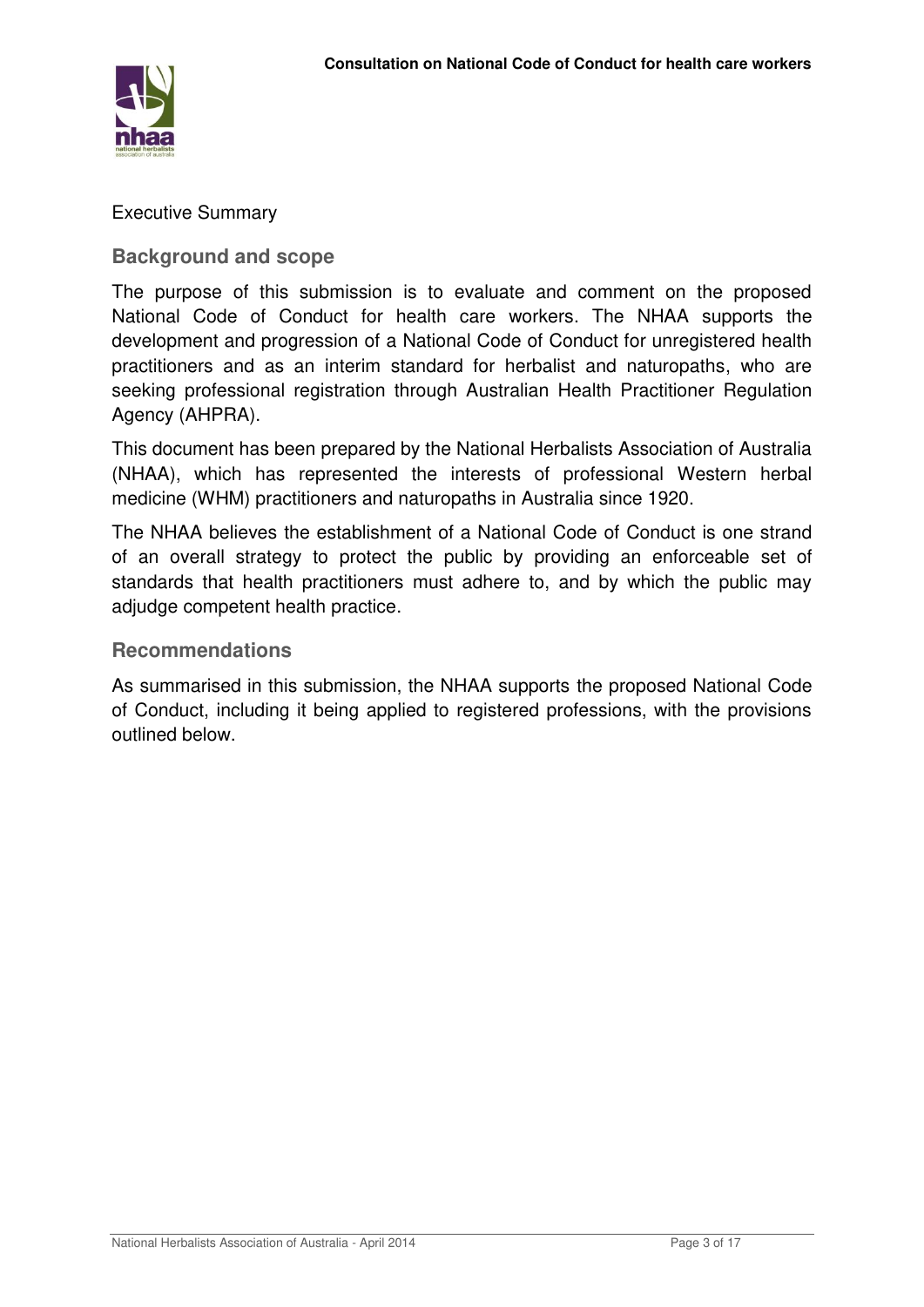

# **About the NHAA**

The NHAA is a peak professional association representing appropriately qualified Western herbalists and naturopaths using herbal medicines as their primary treatment modality. It is the oldest professional association of complementary therapists, founded in 1920 with a current full membership of approximately 850 (total membership is around 1200 including student and companion members). This represents approximately one third of practising herbalists and naturopaths in Australia. The NHAA is the only national professional association specifically concerned with the practice and education of Western herbal medicine (WHM) in Australia. Members are required to adhere to the Association's Constitution and the Code of Ethics (including standards of practice). Details of the Constitution and the Code of Ethics and Standards of Practice of the Association are detailed in Appendices 1 & 2.

The primary aims of the NHAA are to:

- Promote, protect and encourage the study, practice and knowledge of medical herbalism.
- Disseminate such knowledge by talks, seminars and publications.
- Encourage the highest ideals of professional and ethical standards.
- Promote herbal medicine within the community as a safe and effective treatment option.

The vision held by the NHAA for the professional practice of herbal medicine is summarised in the following statements.

- Practitioners and the practice of herbal and naturopathic medicine are fully integrated into the primary healthcare system in Australia.
- The NHAA is recognised as the peak body for herbal and naturopathic medicine.
- Herbal and naturopathic medicine is accessible to all.
- The integrity of the profession of Western herbal medicine and naturopathy is maintained.
- The standards and quality of education of the profession continue to be promoted.
- Career opportunities and research pathways for herbalists and naturopaths are created.
- The integration of traditional medicine and evolving science is continued.

The NHAA is governed by a voluntary Board of Directors. Full members of the Association elect the Board of Directors, with each board member serving a two-year term after which they may stand for re-election.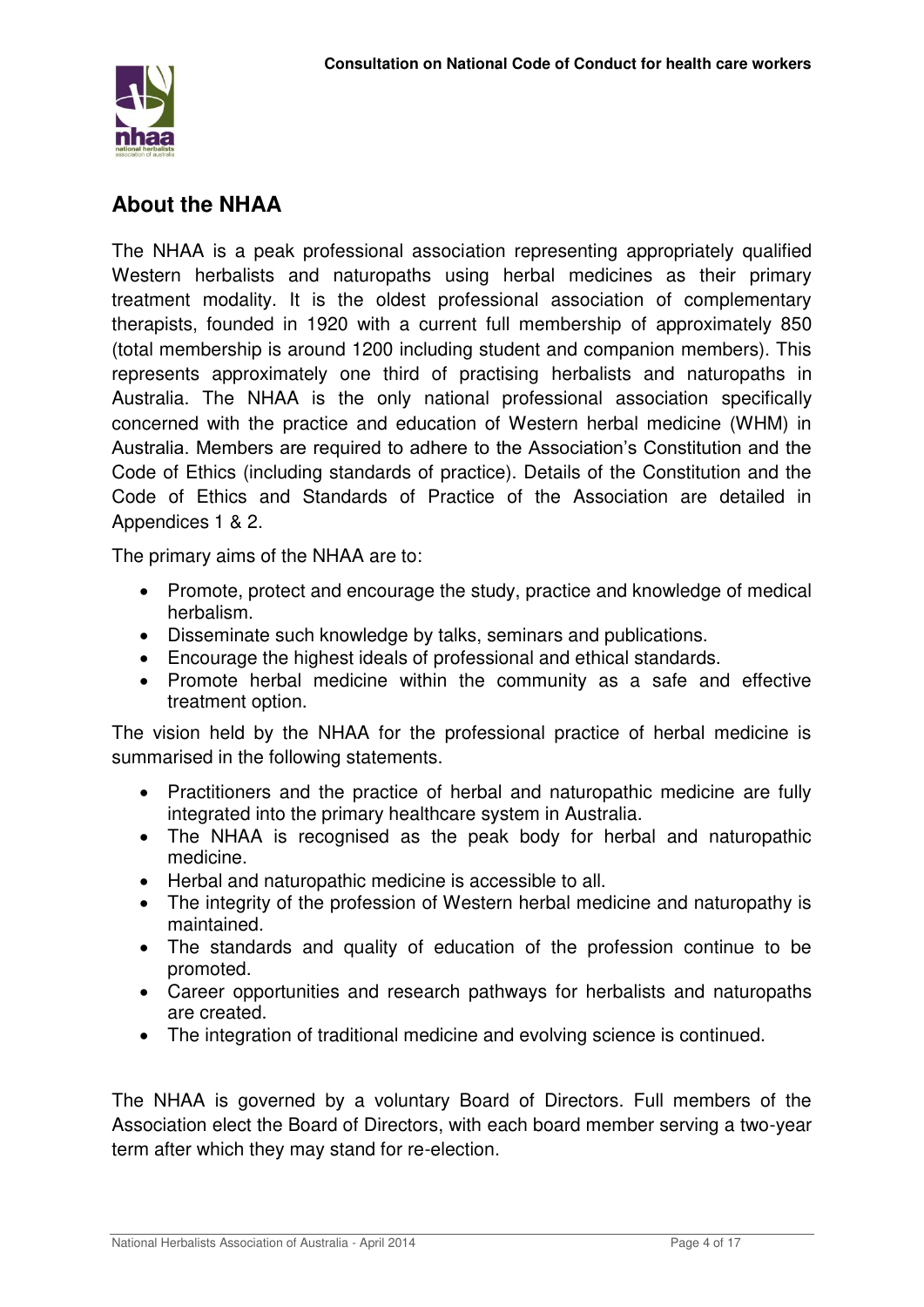

Full members of the NHAA have completed training in Western herbal and nutritional medicine sufficient to meet the educational standards as determined by the Examiners of the Board. These standards are set in consultation with tertiary educational institutions (standards in line with but exceeding the requirements of the NSW Health Training Package), and all members must adhere to a comprehensive Code of Ethics and Continuing Professional Education (CPE) program (see Appendices 2, 3 & 4). Membership consists of practitioners of Western herbal medicine who choose to use herbal medicine as their major modality of practice including Naturopaths, GPs, Pharmacists and Registered Nurses.

The NHAA publishes the quarterly *Australian Journal of Herbal Medicine*, a peer reviewed subscription journal covering all aspects of Western herbal medicine, and holds annual seminars on herbal medicine throughout Australia. An *International Conference on Herbal Medicine* has been held every 2-3 years since 1992.

Since its inception, the NHAA and its members have been at the forefront of herbal medicine and have been influential in areas ranging from education and practice standards, to government regulation and industry standards. The NHAA has a strong commitment to achieving high educational standards in herbal medicine practice and supports the regulation of the profession.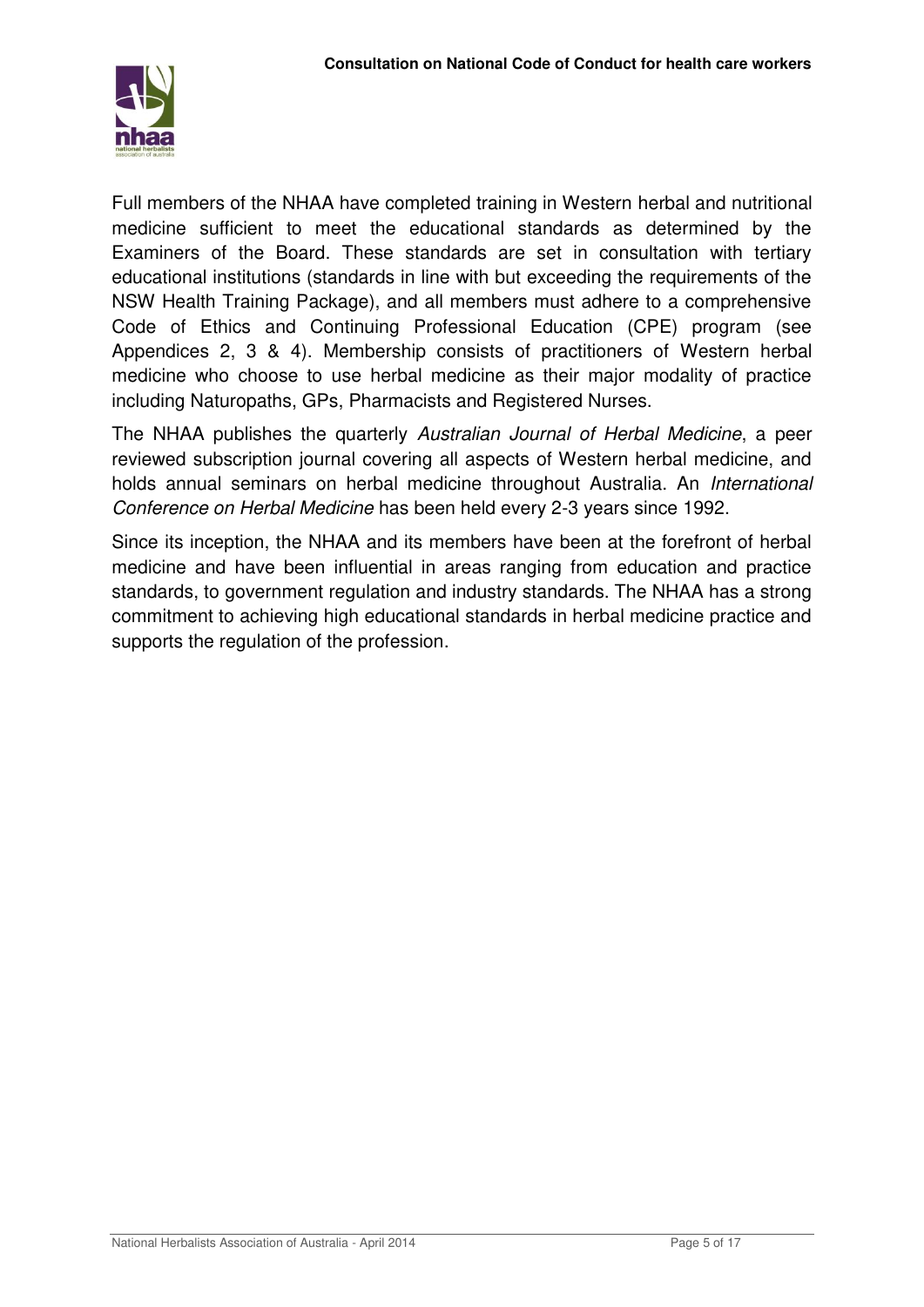

# **NHAA responses**

# **Definitions**

# **Comment**

The current National Code of Conduct (NCC) draft defines the class of those subject to the code as 'health care worker'. The NHAA believes this definition more suitable to those working within a health care organisation, rather than an independent health care professional, who we believe are the greater class of those subject to the code. Therefore we prefer the terminology adopted by the NSW and SA codes of conduct, of 'health practitioner'.

# **Application of this code**

# **Comment**

The NHAA believe the proposed NCC should apply to both registered and unregistered practitioners for the following reasons;

- Ease of understanding for the public of what constitutes ethical safe health practice, regardless of the type of health practitioner.
- A general understanding between health practitioners, both registered and unregistered of what constitutes safe and ethical practice, to facilitate accurate and reasonable reporting of unsafe practices.
- Provides an ease of implementation and understanding of a NCC for those professions transferring from unregistered to registered status.

The NHAA recognises there would be some challenges in this regard related to individual scope of practice, but we believe they could be readily dealt with by individual guidelines to the application of a NCC for all health practitioners.

**1. Health care workers to provide services in a safe and effective manner** 

The NHAA concur that the NCC should include a minimum enforceable standard for the safe and ethical provision of health services. However, we are concerned that such a broad statement encompassing what constitutes safe practice in an individual health profession leaves the following unanswered questions:

- Who defines safe practice for each individual unregistered health profession?
- What level of education constitutes the baseline required to practice safely?
- What national body will provide guidance and standards with which to establish whether a health practitioner is practicing safely?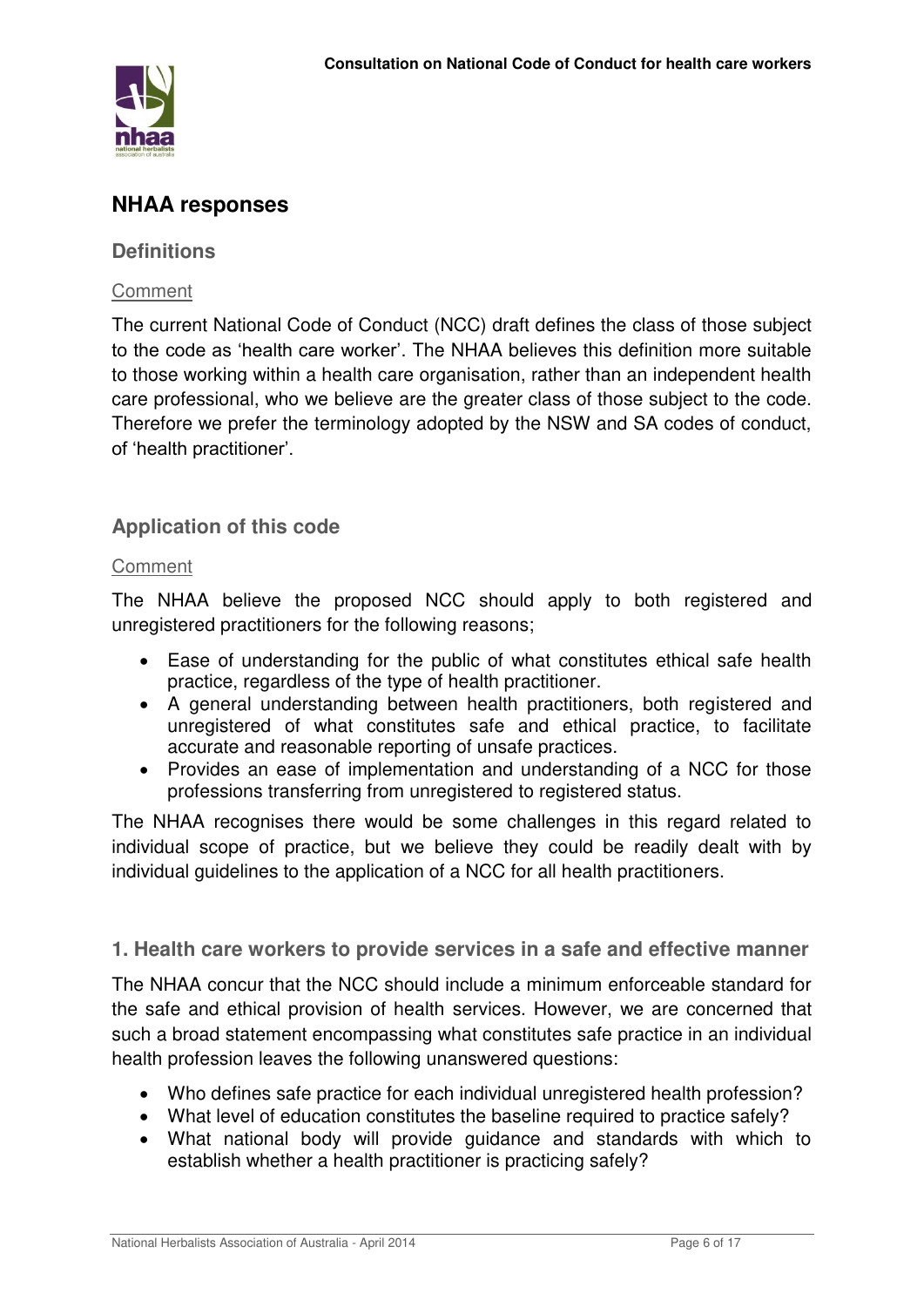

These are the questions the NHAA frequently asks when faced with proposals for codes of conduct. While we are aware that the argument for regulation of Western herbal medicine practitioners and naturopaths is beyond the scope of this discussion, we have attached our submissions to the NSW and SA Code of Conduct consultations (Appendices 5 & 6) to elaborate our concerns with the implementation of the NCC as opposed to registration of the aforementioned professions.

# **2. Health care workers to obtain informed consent**

# Comment

This is an area not previously addressed in the SA and NSW Codes of conduct, likely due to its complexity. The NHAA agree in principle that some effort should be made to address this area of ethical practice but have concerns about how any breach of this clause might be proved. The application of many health practices rely on implied or verbal consent as written consent to treatment is rarely sought. Therefore, any breach of this clause would be difficult to establish. However, we agree that there is benefit in reminding practitioners and potential clients of the need for this consent.

While a complete explanation of consent is beyond the scope of the NCC document, we recommend that a reference link should be included to the relevant legislation.

# **3. Appropriate conduct in relation to treatment advice**

# **Comment**

The NHAA agrees that a minimum standard in relation to the provision of treatment advice and all sub-clauses pertaining to this within the NCC should be enforceable. The NHAA would like to see the addition of the obligations of the health practitioner when the client presents having already eschewed medical treatment and continues to refuse this, despite contrary advice given by the health practitioner. For example:

- documentation of refusal of advised medical care,
- refusal to provide alternative health care,
- other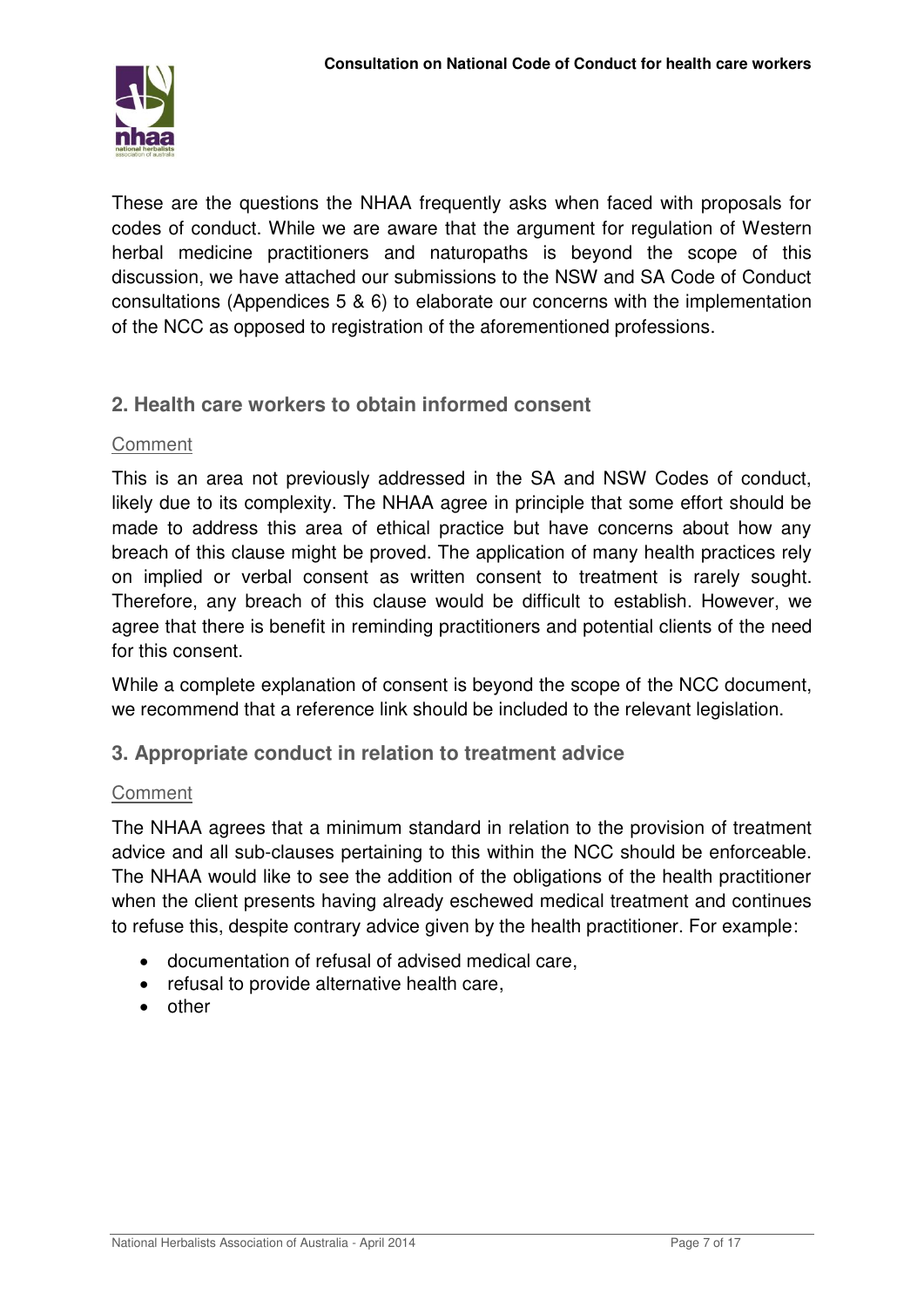

**4. Health care workers to report concerns about treatment or care provided by others** 

# **Comment**

The NHAA agrees there should be mandatory reporting obligations against both registered and un-registered health practitioners within the proposed NCC. This would:

- support the proposal of a NCC for all health practitioners (registered and nonregistered):
- be plausible, as both the NCC and any related individual registered practitioner practice guidelines would be freely available to reference on various websites.

The NHAA believe the provision of a sub-clause against frivolous and vexatious complaints is within the scope of the document as any such complaint will likely involve the client as a witness to the conduct.

**5. Health care workers to take appropriate action in response to adverse event.** 

# **Comment**

The NHAA agrees with clause 5 and the sub-clauses within the NCC should be enforceable to a minimum standard without revision.

**6. Health care workers to adopt 'standard precautions' for infection control.** 

# Comment

The NHAA agrees with clause 6, enforcing 'standard precautions' as a minimum requirement within the NCC for infection control, without revision.

**7. Health care workers diagnosed with an infectious medical condition.**

#### **Comment**

The NHAA concurs with enforcing clause 7 as a minimum standard for those with an infectious medical condition, without revision.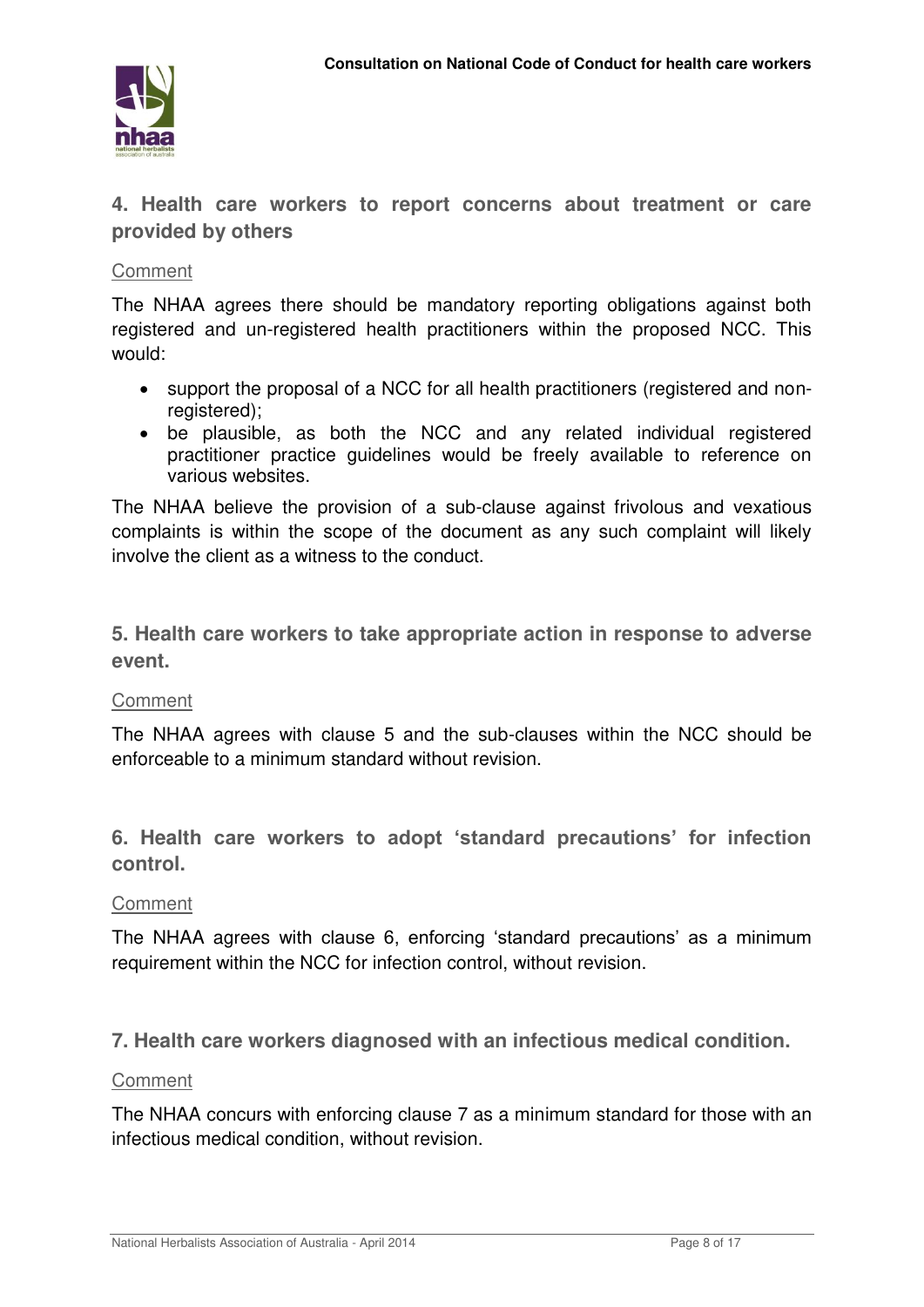

**8. Health care workers not to make claims to cure certain serious illnesses.** 

# **Comment**

The NHAA concurs with enforcing clause 8 as a minimum standard for those who treat clients with serious illness, without revision.

# **9. Health care workers not to misinform their clients**

#### **Comment**

The NHAA concurs with enforcing clause 9 and its sub-clauses as a minimum standard for avoiding misinforming clients, without revision.

**10. Health care workers not to practice under the influence of alcohol or drugs.**

#### Comment

The NHAA concurs with enforcing clause 10 and its sub-clauses as a minimum standard to prevent health practice under the influence of alcohol or unlawful drugs, or drugs whose effect might impair competent practice, without revision.

**11. Healthcare workers with certain mental and physical impairments.** 

#### **Comment**

The NHAA agrees in principle with clause 11, but has some concerns about its application being used to endorse discriminatory behaviour, and believe a codicil providing further guidelines to the application of clause 11 to that effect, should be included in the final draft. However, the NHAA does acknowledge and recognise the emphasis of the NCC on client safety.

# **12. Health care workers not to financially exploit clients**

#### Comment

The NHAA concurs with enforcing clause 12 and its sub-clauses as a minimum standard to prevent the financial exploitation of clients by health care workers. We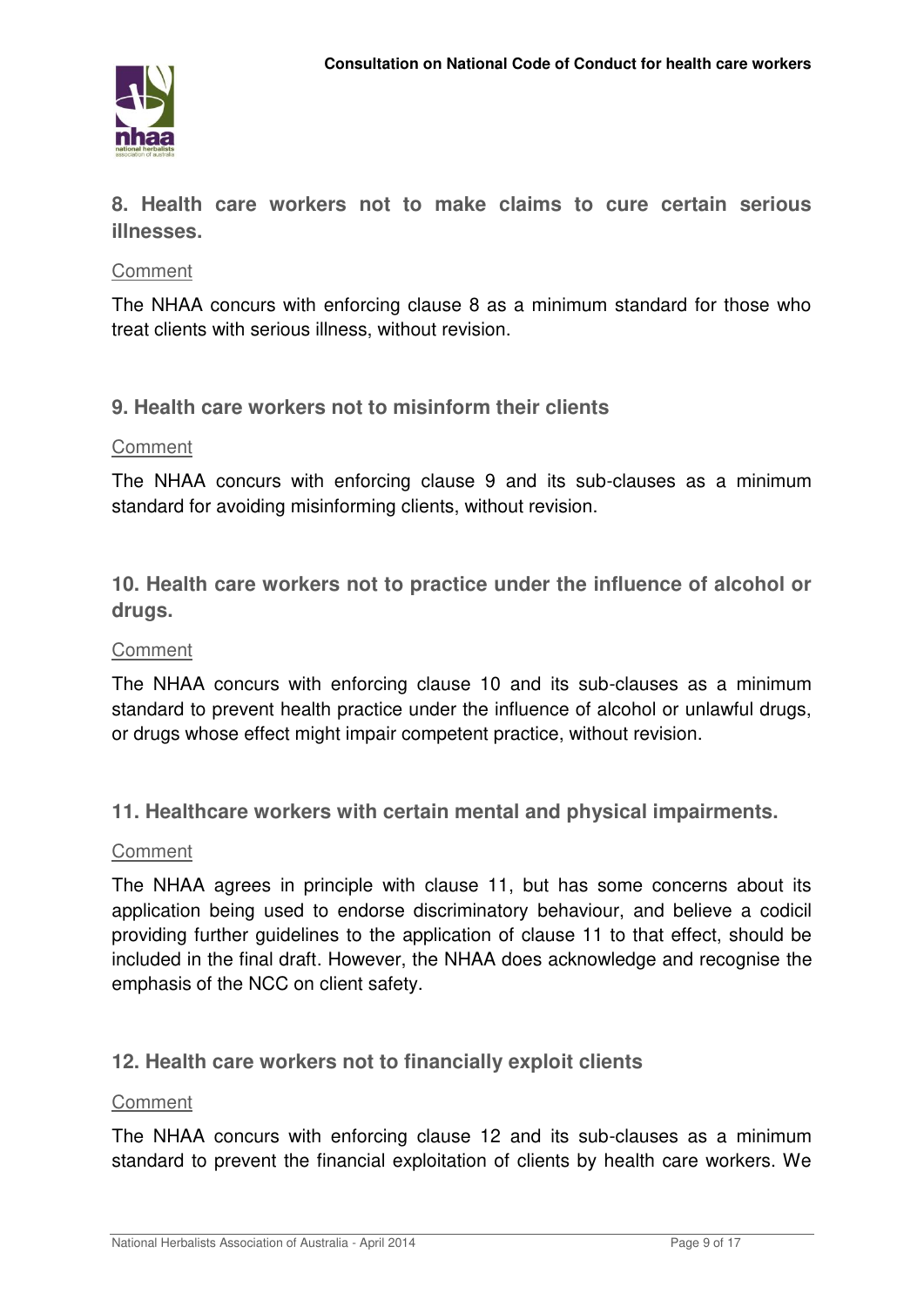

have some concerns about the administration of the clause, as CAM practitioners have some vulnerability in the area as they include the provision of herbal medicines and nutritional supplements as a part of practice. This means they might receive from suppliers, discounts or sample medicines as a part of the commercial relationship. This is a traditional practice that occurs partly due to both the requirement for compounded medicines and prescribing individual treatment plans, and to lack of prescription based infrastructure for CAM treatments, leading to the CAM practice becoming the point of sale.

The system outlined above is currently broadly accepted within the CAM professions with no impetus to modify the practice. The NHAA believe that national regulation of Western herbalists and naturopaths may support change in this area, a possibility that further advocates for registration.

# **13. Health care workers not to engage in sexual misconduct**

# **Comment**

The NHAA concurs with enforcing clause 13 and its sub-clauses without revision.

**14. Health care worker to comply with relevant privacy laws**

# **Comment**

The NHAA concurs with enforcing clause 14 and its sub-clauses without revision.

**15. Health care worker to keep appropriate records** 

# **Comment**

The NHAA concurs with enforcing clause 15 and its sub-clauses without revision.

# **16. Health care workers to be covered by appropriate insurance**

# **Comment**

The NHAA agrees in principle with clause 16 being enforced. Professional indemnity insurance is a requirement for all practicing full-members of all CAM associations. However, the NHAA are concerned with the term *"appropriate"* within the clause as being very ambiguous. Who decides what type and level of insurance is appropriate?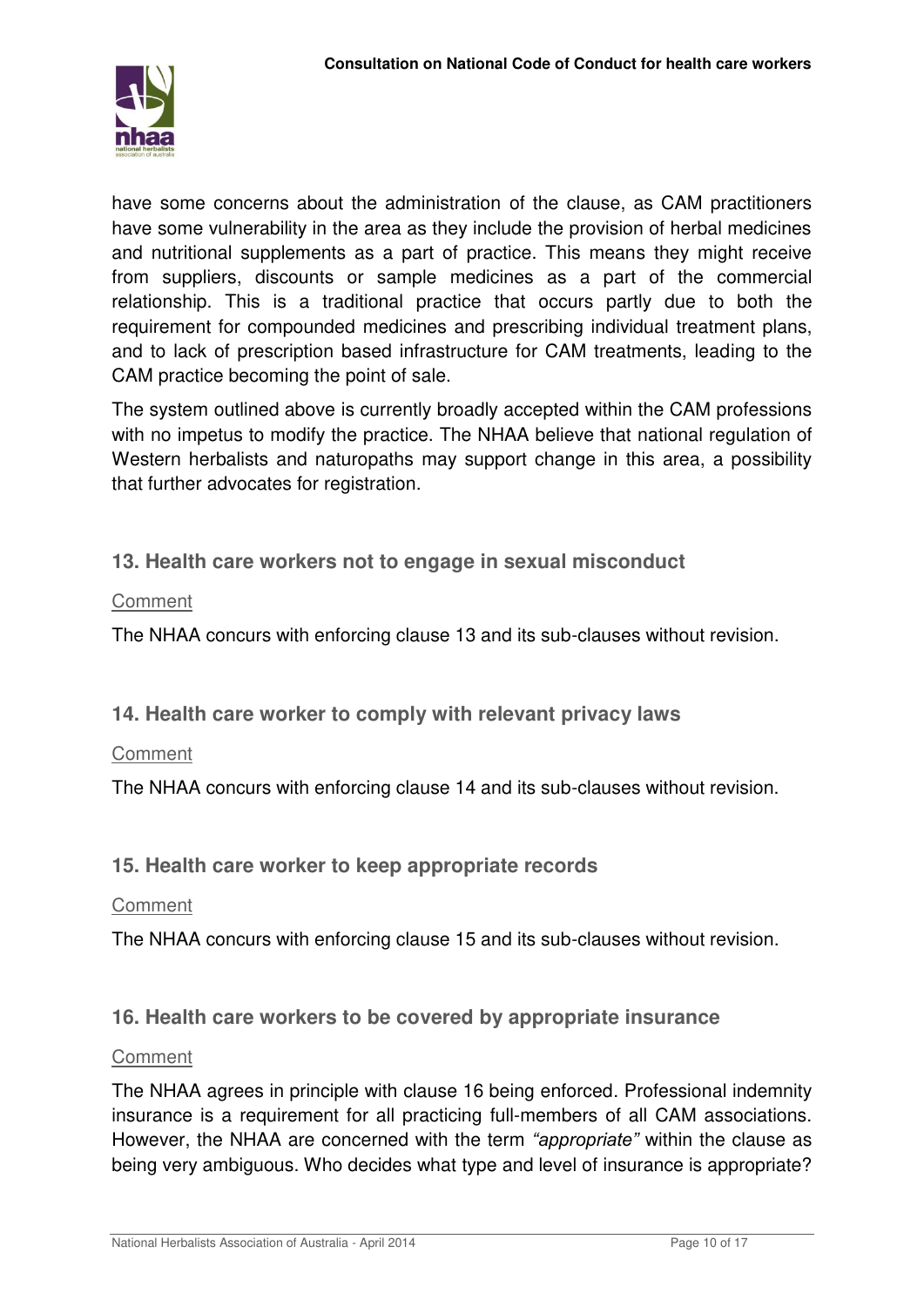

How will this be enforced? Should there be a minimum indemnity amount set by the enforcing body, or will it be deferred to professional associations? Professional associations often have group insurance contracts for their members, but level of insurance can vary widely with little thought beyond cost of policy to guide insurance amount.

The NHAA believes some clarification is required for this clause.

# **17. Health care worker to display code and other information**

#### Comment

The NHAA agrees in principle with enforcing clause 17 and its sub-clauses but concede there may be occasions in practice where complying might be difficult. For example:

- where place of practice may be within clients home;
- where place of practice is temporary/ mobile on an ongoing basis;
- where practice facilities are shared by non-code regulated worker, which precludes the permanent fixture of such information.

The NHAA believes a modification to the clause to include both the display of, or provision of code and information to client, might preclude these concerns.

# **Items not included in the draft National Code of Conduct.**

#### *Sale of optical appliances*

#### No Comment

*Health care workers required to have a clinical basis for treatment* 

#### **Comment**

The NHAA agrees with the outlined discussion within the National Code of Conduct consultation paper that including this provision within the Code of Conduct:

- is fraught with complexity in relation to providing proof of treatment efficacy,
- may lead to frivolous complaints against CAM professionals by those with other agendas,
- imposes an unequal burden of proof upon non-regulated health practitioners.

Should this item be included within the National Code of Conduct, it might be framed within the context of;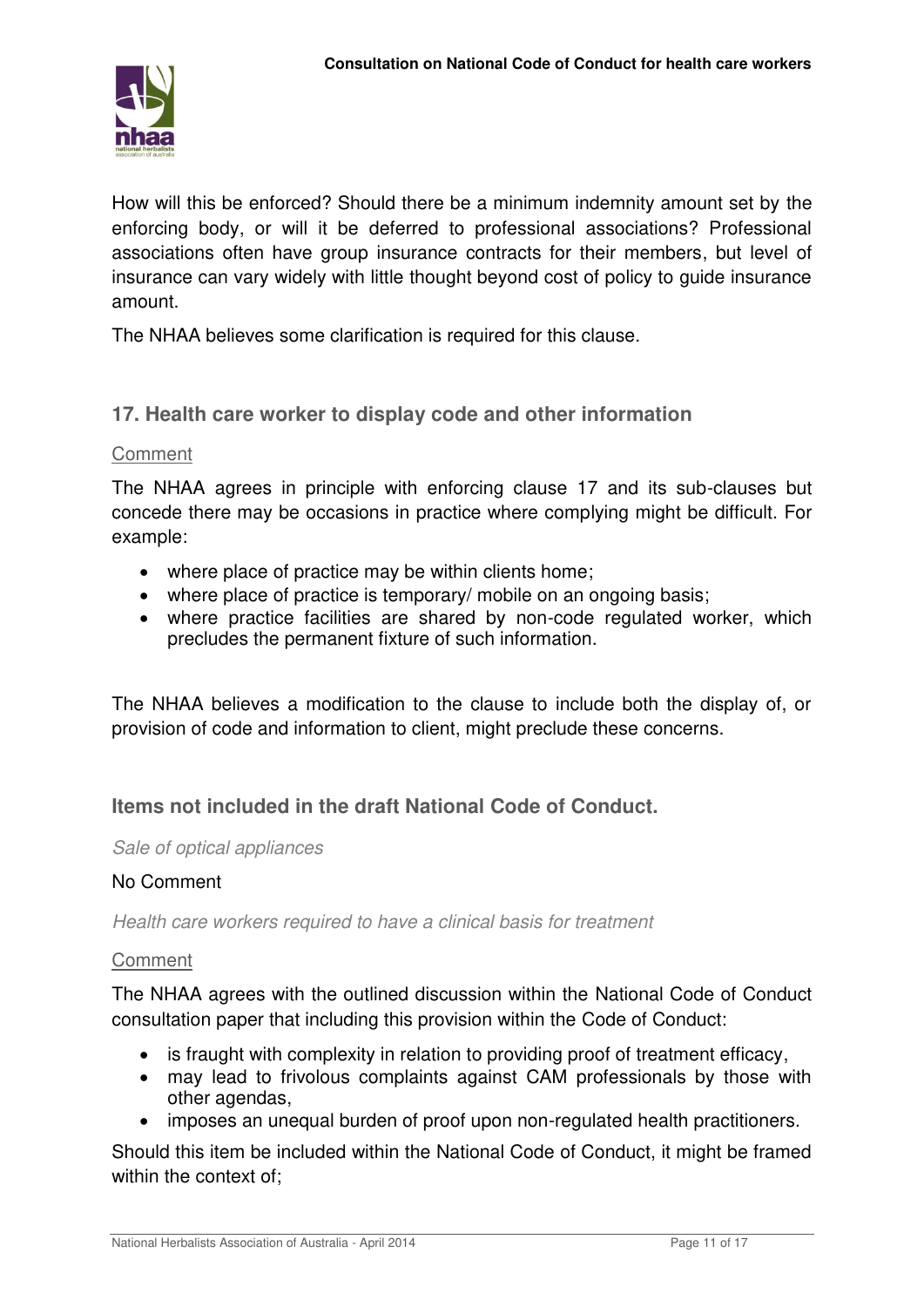

- clinical practice as supported by the education standards of professional associations
- clinical practice that reflects peer accepted guidelines , and
- informed consent for treatments that are experimental or fall outside peer accepted practice.

# **Scope of application of the National Code**

#### *Definition of a health worker*

# Comment

As previously stated at the beginning of our response the NHAA prefers the term *'health practitioner'* to indicate a person subject to the National code. While we have no strong objections to the term 'unregistered health practitioner', we agree there are negative connotations professionally with such a term.

#### *Definition of health service*

#### Comment

The NHAA believes consistency of terminology around the terms *'Health care service'* and *'health care provider'* is warranted to avoid consumer confusion and legal ambiguities. The easiest way to achieve this might be to compile an inclusive list of terms and abbreviations currently in use by all states and territories (except where the inclusion of a service has already been proved to be problematic in a legal or regulatory context).

The NHAA sees no reason to include volunteers to the definition of those who provide a health service. We believe anyone who volunteers a health service, would need to be a qualified provider anyway, and so covered under their primary health profession. Unqualified volunteers may be providing services within a health service but not of a health care nature (e.g. providing ancillary domestic services), thus irrelevant to the proposed code.

*Application of a "fit and proper person test"*

# Comment

The NHAA is unsure of the need for a "fit and proper person test" for non-regulated practitioners. Elements of such a test are a common requirement for many registered health professionals and for those who work with children; an admission of the vulnerabilities of the public and children during the provision of some services. In the context of the practice of non-registered health professionals: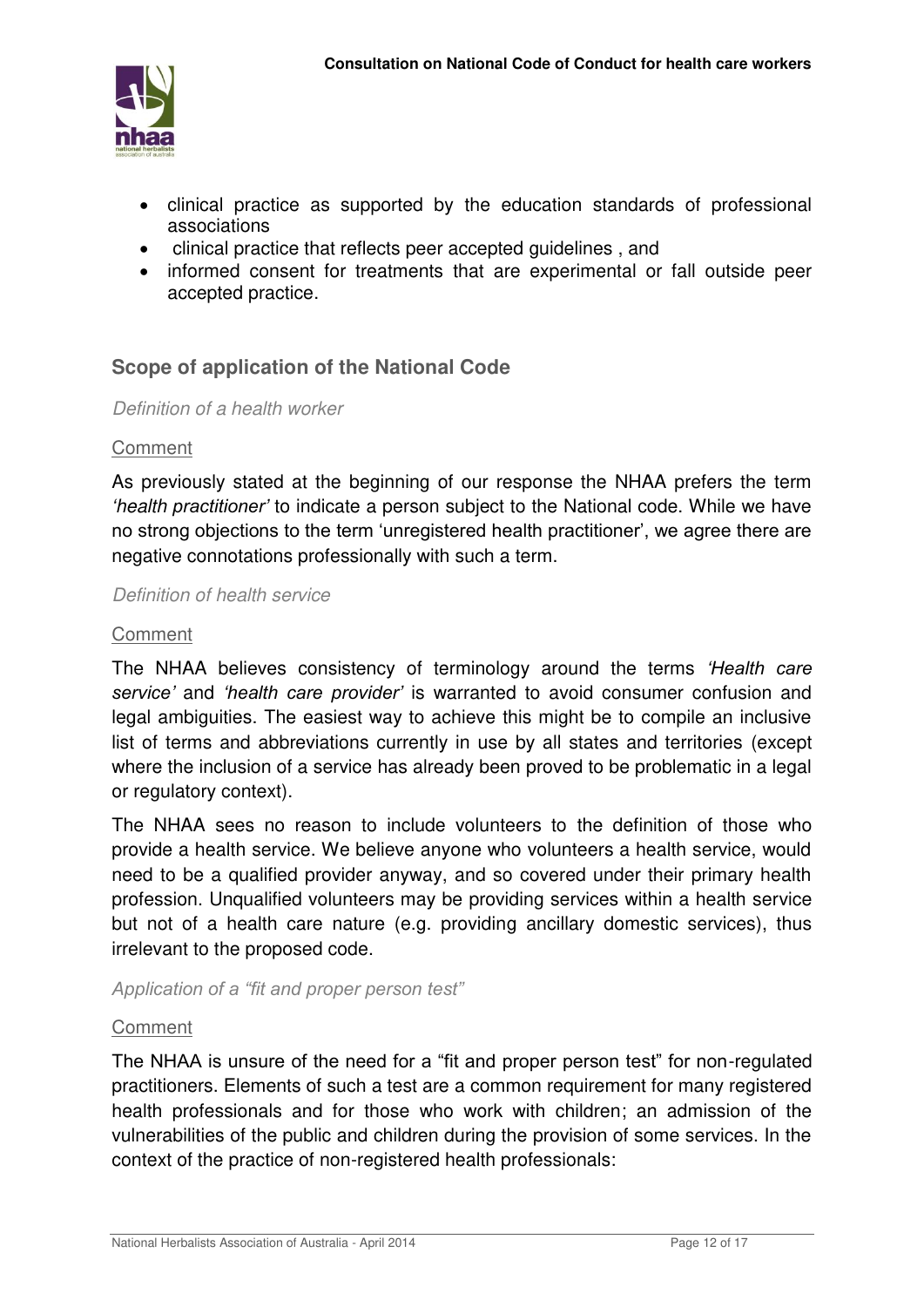

- treatments are rarely invasive,
- there is no requirement for a child to be treated unattended by a parent or guardian (though they may elect to do so),
- such a check will not yield information such as the ejection of a member from a professional association due to unprofessional conduct,
- may identify relevant criminal history.

Any perceived requirement for such a test adds to the previous observations made that support the need for the registration of Western herbalists and naturopaths. In the absence of this, such a test (e.g. police check, working with children check) could be an additional requirement for practicing full-members of associations. However the added administrative and thus financial burden of this must be considered, as professional associations, unlike registration boards, have more limited financial capacity, and already carry the administrative burden of the current pseudoregulatory regime.

#### *Who can make a complaint?*

# **Comment**

The NHAA support a national consistency of who can make a complaint. Based on the current state and territory provisions, we can see pros and cons of both: limiting complaints being made to those that receive the service in question, and therefore having firsthand knowledge of service provided; and allowing anyone to make a complaint, recognising that clients may be reluctant to do so for various reasons. The concern we have with allowing anyone to make a complaint is the previously recognised possibility of vexatious, misleading complaints being made for reasons other than a breach of the Code. Therefore, an alternative provision could be that only clients (and guardians/representatives) be allowed to make a complaint, except where the Commissioner identifies that a third party has explicit irrefutable evidence (or other exceptional circumstances related to public interest).

# *Commissioner's 'own motion' powers*

# Comment

The NHAA has no fixed view on 'own motion' powers of the commissioner, except to observe the current status would seem to have little effect on the implementation of the current Code per se. Therefore, this could be deferred; as the states and territories may be required to make considerable changes for the implementation of the National Code,.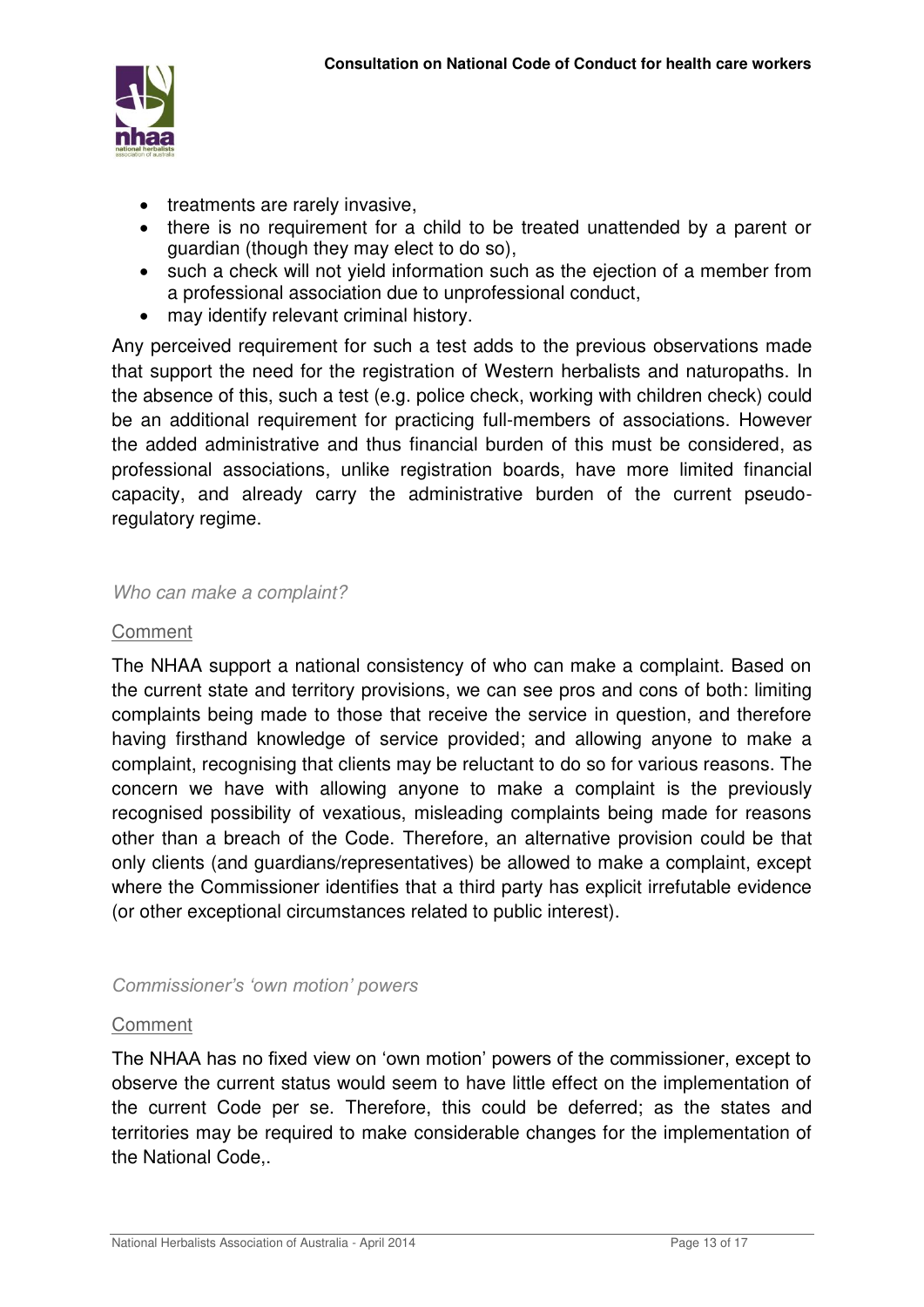

#### *Grounds for making a complaint*

#### **Comment**

The NHAA believe that to prevent consumer and health practitioner confusion, grounds for making a complaint should be aligned with that of AHPRA, providing national consistency.

#### *Timeframe for making a complaint*

#### Comment

The NHAA believe that timeframes for complaints should also align with AHPRA. If no such timeframe has been set by the national register then there should be no set timeframe for complaints to be made.

#### *Interim prohibition orders*

*Who is empowered to issue prohibition orders* 

*Grounds for issuing a prohibition order* 

*Right of review of a prohibition order* 

*Penalties for breach of a prohibition order* 

*Powers to monitor compliance with prohibition orders* 

*Information sharing powers* 

*Mutual recognition* 

#### Comment

While the NHAA recognises regulations relating to prohibition orders exist in Queensland, New South Wales, and South Australia, the remaining states and territories, without codes of conduct lack this regulatory infrastructure. Therefore, the opportunity should be taken to implement a nationally consistent regulatory framework around prohibition orders, ideally based on that undertaken for the registered professions. Penalties and compliance monitoring are an important part of code breach prevention and maintaining public safety. It is noted that the current penalties across the three states who currently dispense prohibition orders are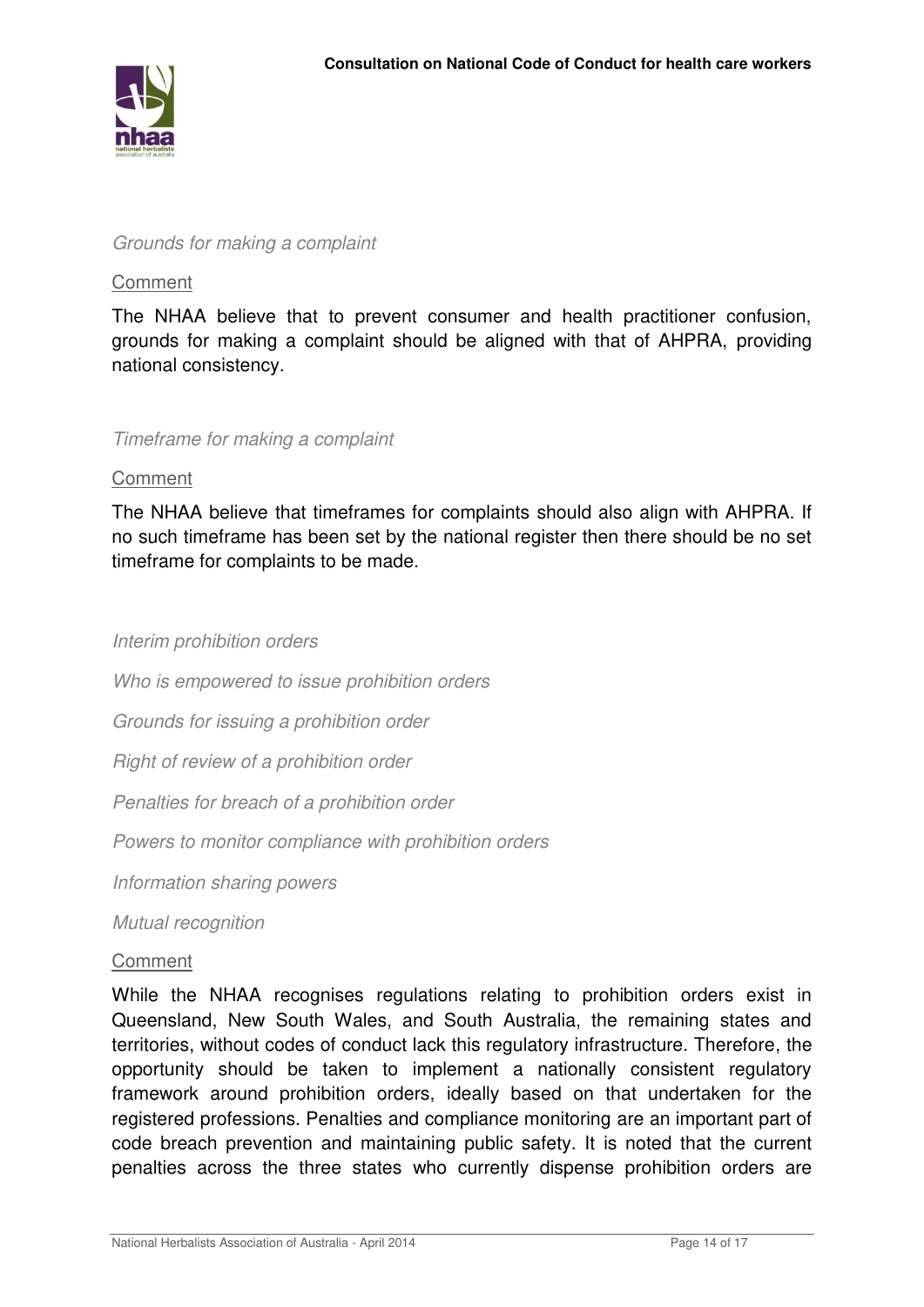

similar, and could provide a national model; while compliance monitoring is minimal and needs to be properly resourced. Nationalising this may reduce bureaucratic costs, and allow funding for compliance monitoring.

# *Publication of prohibition orders and public statements*

# Comment

The NHAA believes the publishing of prohibition orders a vital part of maintaining public safety. However, we have concerns over the publishing of interim prohibition orders as they might be overturned after the formal review process. Therefore, we believe an opportunity to rectify this practice in some states or territories through a national publishing regime should be considered.

# *Application of interstate prohibition orders*

# Comment

The NHAA believe that interstate prohibition orders must be enacted nationally for the protection of the public. This supports the recommendation for the National publishing of prohibition orders. This will prevent the cross border movement of undesirable health practitioners, which has been demonstrated in the past.

The NHAA has no recommendation on how this might be instituted but note that Queensland has begun working on this and may provide a regulatory blueprint (post evaluation and review).

# *Information sharing powers*

# **Comment**

The NHAA agree that information sharing powers need to be implemented across all states to assist in the investigation for and enactment of prohibition orders.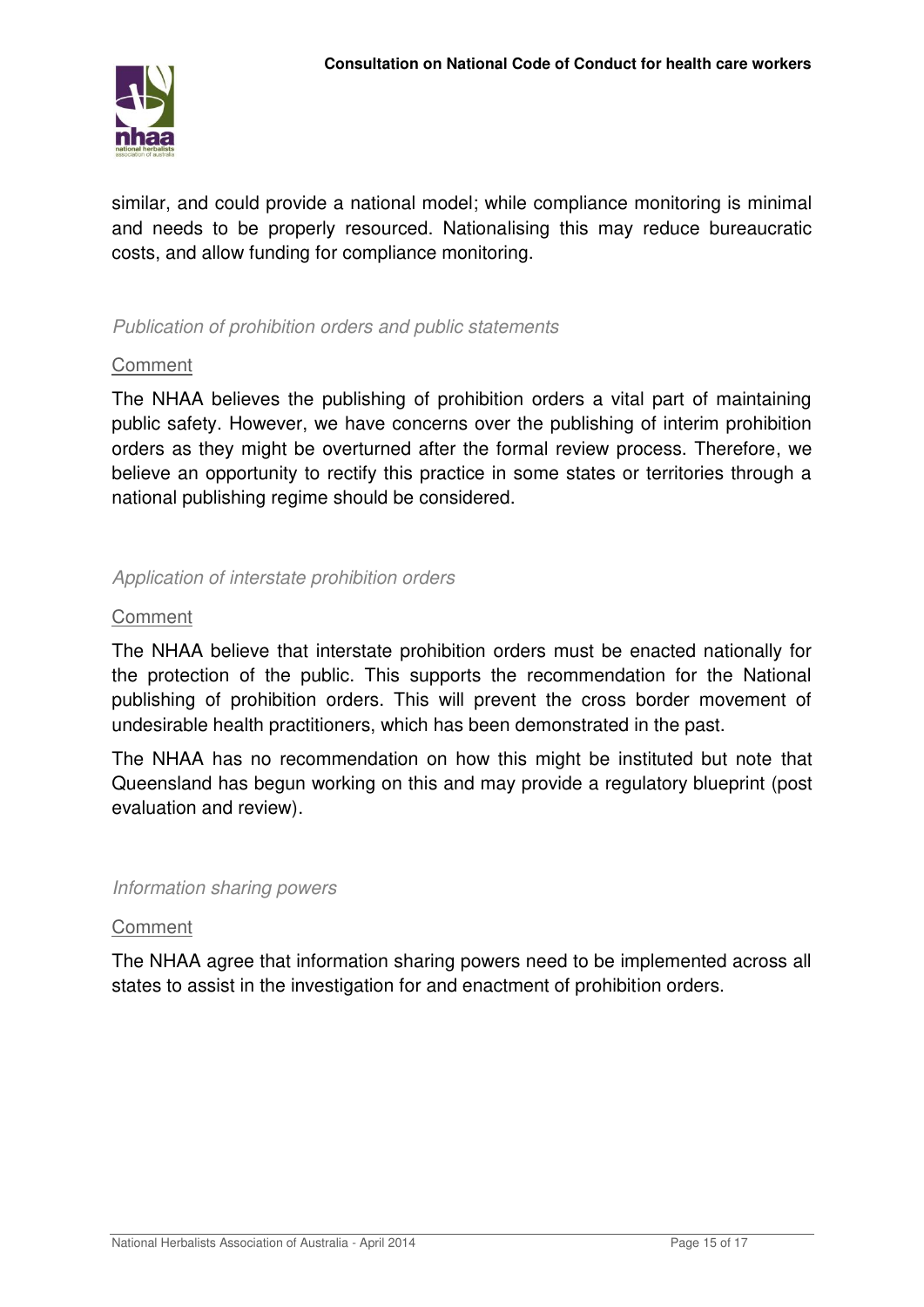

# **Implementation- Administrative arrangements**

*Mutual recognition* 

#### Comment

The NHAA agree that Option 3 outlined in the National Code Consultation paper is the most useful way to manage mutual recognition requirements but agree that cost and oversight of the register is prohibitive. Therefore, initially Option 2 may be most realistic to implement. As mentioned in the discussion of mutual recognition, there are not a large number of prohibition orders implemented, so compliance is unlikely to be a large burden for the host state.

# **General Comments**

The NHAA has observed the broadening of the proposed code of conduct beyond that of those previously adopted by NSW and SA with interest. We note that this broadening of scope combined with the complexities surrounding nationalising the issue and management of prohibition orders has resulted in the recommendation of a national register for this purpose. The result (ironically) is an increase in the pseudo-regulatory framework for the unregistered practitioner. The NHAA finds this frustrating as we promote and seek registration for Western herbalists and naturopaths to foster public safety and to protect practice and title.

While The NHAA believe a national code of conduct for unregistered health practitioners is useful to promote public safety, we believe it is incomplete without regulating national education standards, national practice guidelines, and protection of title through statutory registration for Western herbal medicine practitioners and naturopaths, as recommended by the La Trobe Report (Linn et al 2005). The lack of these underpinning professional requirements result in the difficulty of establishing the more complex examples of professional misconduct relating to clinical practice, outlined upon multiple occasions within the discussion document.

Therefore, the NHAA state that in the absence of national registration for Western herbalists and naturopaths, the proposed NCC with the recommendations outlined within this submission included, is an acceptable interim measure. .